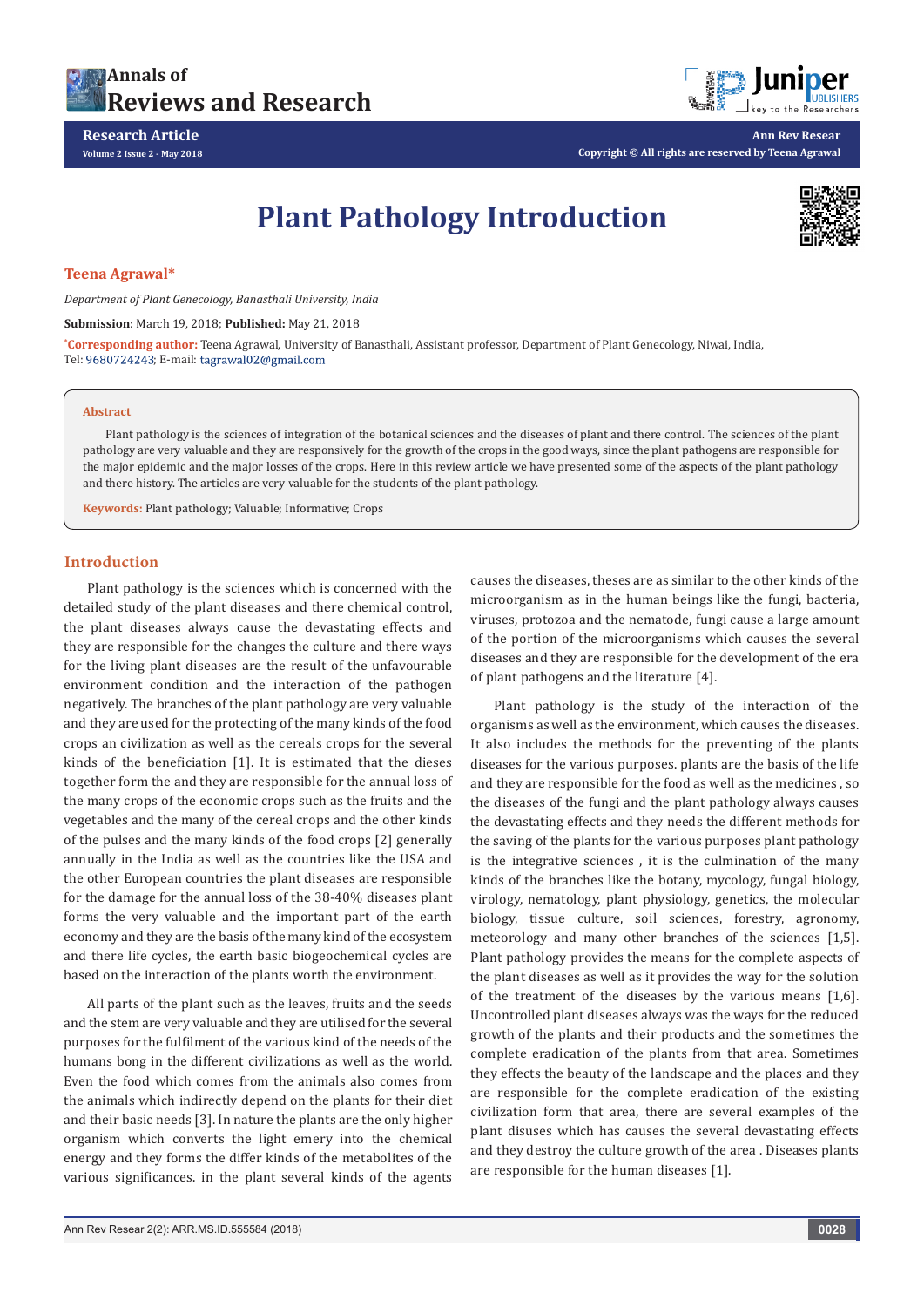In the last 100 years the plant diseases are controlled by the chemical weapons like the differ kinds of the herbicides and the fungicides and the heavy toxic chemicals. Controlling of the plant pathogens is the to only form the superficial aspects but also from the soil so that they can eradicate the plant pathogens completely form the soil. However the heavy chemicals are very dangerous for the growth of the crops, so they need the more effective and biologically safe methods for the controlling of the diseases. The biological methods are very safe and they eradicate the pathogens by the means of roots and they eradicate the pathogens by the eco friendly manners. The major methods for the controlling of the diseases are limited to the uses for the antagonistic methods of the controlling of the dieses and the many kinds of the plant breeding approaches as well as the many new genetic engineering methods for the controlloning of the dieses [1].

The diseases plants are unhealthy and they are not able to function well in any means like the ant metabolic process is hindered and the plant works in unhealthy way the symptoms of the indexed and the unhealthy plants are varies from the short to the very large kinds, like sometimes the dieses are localised and they appears in the forms of the short spot and in the forms of the necrotic tissue and sometimes they changes the complete morphology of the concerned plants and they damage the plants form the roots to the top dieses in the plant is the any invisible and the visible changes in the cells as well as in the tissues, due to the environmental and the pathogen interaction, which are responsible for the death of the concerned tissues as well as the

other part of the plant, which leads to the death of the plant or the crops any effected part of the plants such as the roots are also becomes rotten and they are responsible for the severe damage of the roots, the roots makes them unable for abortion of the metabolites and the water from the soil, infection of the xylem vessels leads to the plugging of the xylem vessels and they cause the bogging the vessels so that translocation of the food and the metabolites becomes hampers. Infection of the eaves leads to the formation of the spots, blights, rusts and mildews, moscaces and they interfere with the photosynthesis. infection in the phloem cell leads to the plugging of the phloem cells and they leads to the cankers, amy of the samla microorganism like the viruses, molecules and the Protozoa are he pathogens which plugs the sites of the phloem's .

Infected cells almost dies, infected cells results in the formation of the hyperplasia and the hypertrophy. Which turns in to the abnormal growth which leads to the formation of the many kinds of the galls form the minute kinds to the large one gale which appears very large and they disjunction the plant completely [1]. Pathogenic micro organism generally disturbs the plants by interfering the formation of the enzymes and toxins and the greet regulators, some pathogens grows and they multiplying the vessels of the xylem and they plugged the companion cells of the phloem and they interfere the normal functioning of the vascular tissues. Environmental factors are also responsible for the propagation of the diseases and the perpetuation of the dieses in the field [1] (Figure 1).

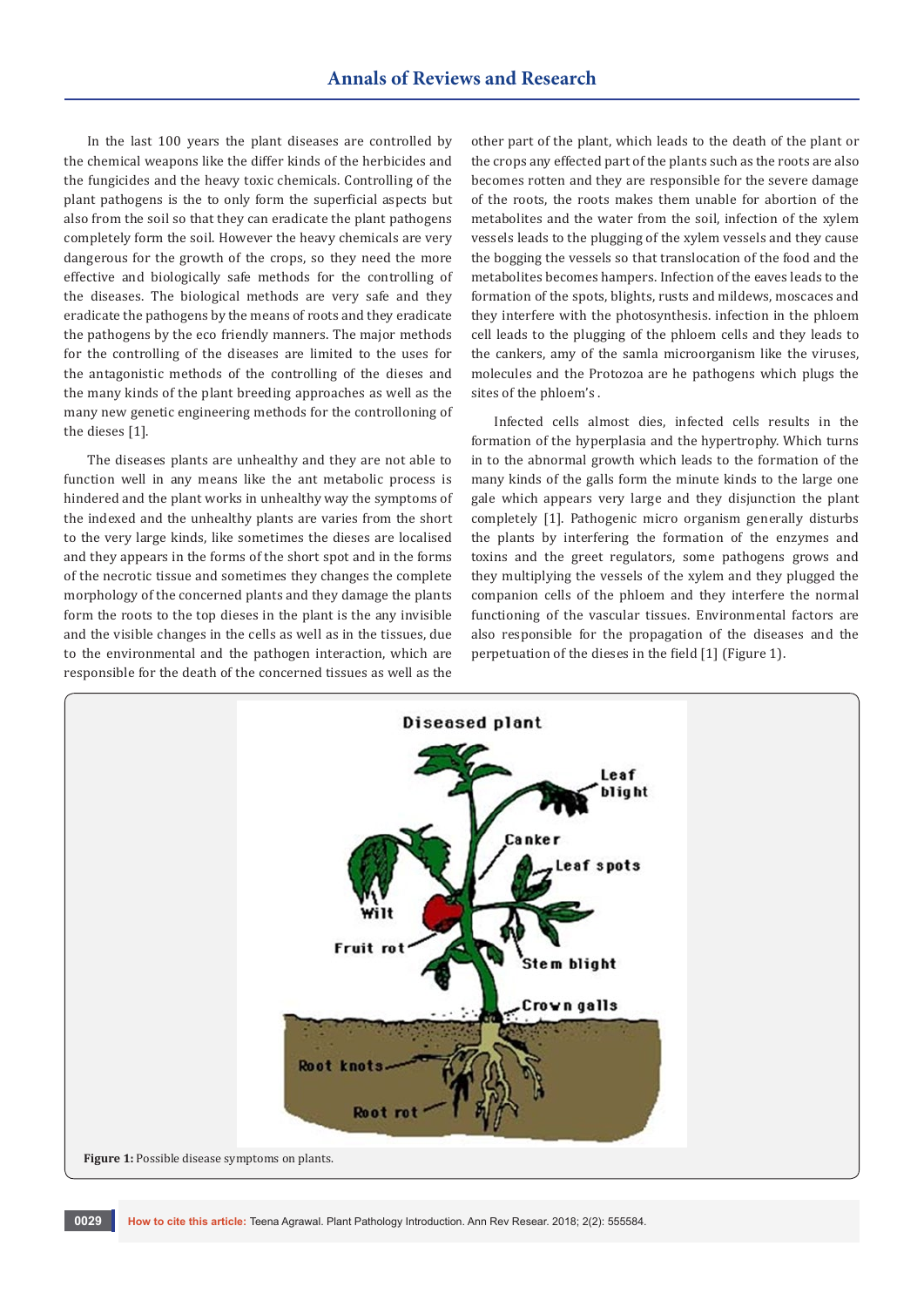## **Different Types of the Plant Diseases**

From low to the several kinds of the plant pathogenic diseases results in the infection of the crops from the roots to the top of the tree or the crops. These crops affect the cultivated as well as the many kinds of the wild types of the plants. An each kinds of the crop plants can be affected by the form few to the several thousand types of the plant pathogens. Plant dieses have been grouped by the many ways, like on the basis of the symptoms spots, blights, rusts and the smuts, rots, wilts or some times on the basis of the plant organ they effects like the roots diseases, stem diseases, foliage diseases, or sometimes they have classified as the on the basis of the plant they effected like the turf diseases vegetable dieses and the crop diseases [1]. Plants are dieses by the several means like they are affected by the way

of the biotic agents and the sometimes they are affected by the a biotic methods, so the classification of the diseases on the basis of the agents have been done like this

a) Infectious diseases or the diseases by the biotic means:

Diseases caused by the fungi, diseases caused by the prokaryotes, diseases caused by the viruses and the viroids, diseases caused by the nematodes. Diseases caused by the protozoa.

b) Diseases caused by the various a biotic means:

Like the ph, drought, salinity and the pressures and the different kinds of the population, nutrition deficiencies mineral toxicities, diseases by the soil acidity (Figure 2).



#### **History of the Plant Pathology**

Plant diseases are the very old concepts, even when the primitive man lives on the mercy of the nature and they stared to utilise the plants for there several needs, still that time there was the probability of the plants dieses in any other forms. They effects the seeds, leaves and the fruits and them many other plant parts, however the early civilization was completely devoid of the appearances of the plants dieses due to the proper lacks of the identification of the dieses in that forms . When the early civilization starts to live, they cultivate & domesticate the plants and the animals for there several purposes respectively. . They cultivate the crops in a plot and then experience the several kinds of the dieses in that cultivation of the crops in several parts of the world as well in the Indus civilization of the India. The oldest testament of the plant pathology was found and it has been recorded in the Homer 1000 B.C. and 750 B.C. They were feared the civilization as the human diseases and the war. Even in the bible also the there was mentioned of the many kinds of the plant diseases. In the Greek philosopher like the Democritus in

the 470 BC there was the mentioned of the plant diseases. They describers the plant dieses in the form of the blights. The peoples like the Theophrastus also mentioned the plant diseases. They analyses the plants diseases in the systematic form [1].

Theophrastus wrote the two books on the plant pathology, one of them was the nature of the plants, in this book he describes the all the aspects of the plants world like the morphology, anatomy and the embryology, the another books was the reasons of the vegetable growth, in this books he includes the methods for the propagation of the plants, culture practices and the environmental condition for the propagation of the plants. In this book he mentioned the some of the plant diseases. Theophrastus has been considered as the father of the botany. The theory of the plant diseases and the description of the plant of the Theophrastus were based on the old beliefs and the old theories of those times. The control of the epidemics of the plant dieses was also not possible at that time, since there was lacks of the proper scientific knowledge, so the exact control measures for the control of the plant diseases was not acknowledge at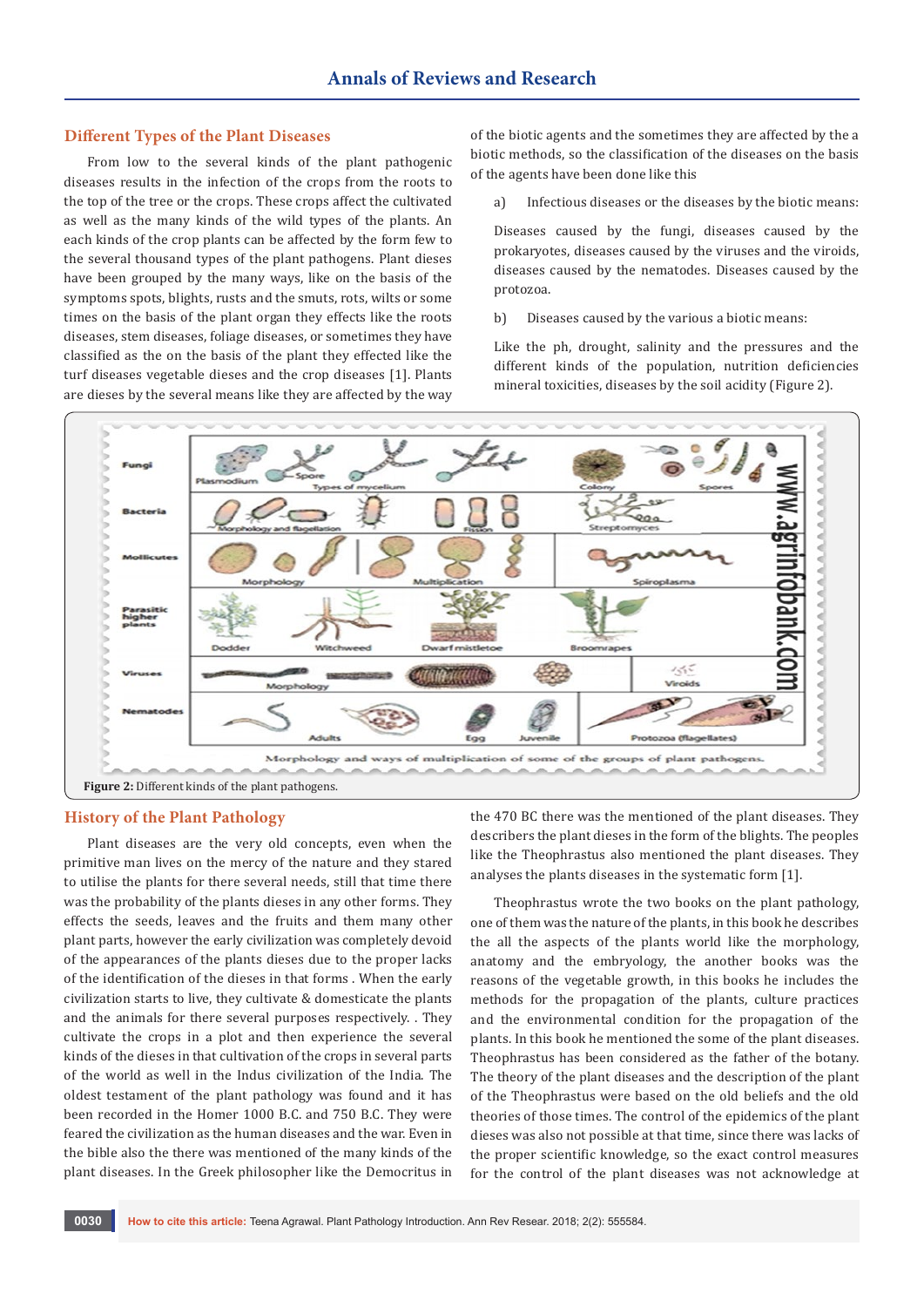that times. Efforts for the control of the plant dieses were also not possible due to the lacks of the knowledge and the lacks of the proper scientific knowledge of the plant diseases. However there are some reports of the control of the plants diseases by the chemical means, in this case the homer utilises the sulphur for the control of the plant dieses and the Theophrastus utilises olive oil for the control of the plant diseases from the extract of the olive oil [2-9].

However in much old belief system they were based on the belief on the god and the many other kinds of the Devi and the Devta of that community and that locality of that era [1]. Hover the exact era of the plant pathology was began from the 1200AD form the mistletoe research on the plant pathology. Peoples suffer from the hungers and the malnutrition's due to partially to diseases destroy their crops.

However they have not any options except to prey with the god to eradicate the dieses and to reduce the dieses form the society and from the field. In the mid 1600 century, there was the observation of the French farmers that wheat rust dieses was very severs in the place where the Barbary bushes grows nears by, the farmers observation was that the rust was produced in the Barberry plants and from there it moves in to the wheat. So they ask the French government at that time to cut the barberry bushes and passed the legislation to cut the bushes and to control the diseases [1].

In the 1670 the ergot dieses of the grains was observed by the French physician Thoulier and they found that the incidences of the ergot are very common in the peoples who in just the grain infected by the ergot. Later on research in the field of the microscope and in the field of the other branches of the sciences emerged to start and they start the branches of the plant pathology like in the files of the virology, Nematology, bacteria [1]. It was not until the discovery of the concepts of the origin of the species of the charales Darwin of the system nature in which they uses the all the principles of the nature and the natural selection and they revised the all existing principles, theses theories of the Charles Darwin was the changing point of the all the principles of the file sciences [10-13].

The discovery of the microscope and there modification also embarks the era of the new plant pathology. In 1729 the Italian plant pathologist Micheli, describes the new genera's of the fungi and illustrated there reproductive structures. In 1755 the Frenchmen Tillet working on the smutted wheat, and they found that they can increase the number of the wheat plants by the means of the covered smut. He also noted that he can reduce the number of the wheat smut by reducing the smut by the way of the treating the smut by the means of the copperier

sulphate. From the 1850 to the era of the 1900 that was the era of the development of plant pathology [14]. In 1800 centuries the diseases of the late blight of the potato was the very important dieses in the changing the pathway of the plant pathology. In addition to that there was many more discovery were made according to the time in the field of the plant pathology [1].

## **Conclusion**

Overall this is the review articles which shows the some of the aspects of the plant pathology, the era of the plant pathology develops according to the time and they opens the vistas of the new aspects of the life sciences, plant pathology is the very valuable branches and they responsible for the giant growth of the trees and the many more crops of the commercial values.

#### **References**

- 1. Agrios George N (1972) Plant Pathology. (3rd edn), Academic Press Netherlands, Europe.
- 2. [Martinelli F, Scalenghe R, Davino S, Panno S, Scuderi, et al. \(2014\)](https://link.springer.com/article/10.1007%2Fs13593-014-0246-1)  [Advanced methods of plant disease detection. A review. Agronomy for](https://link.springer.com/article/10.1007%2Fs13593-014-0246-1)  [Sustainable Development 35\(1\): 1-25.](https://link.springer.com/article/10.1007%2Fs13593-014-0246-1)
- 3. Nicole Davis (2009) Genome of Irish potato famine pathogen decoded. Broad Institute of MIT and Harvard.
- 4. [Kamoun S, Furzer O, Jones JD, Judelson HS, Ali GS \(2015\) The Top 10](https://www.ncbi.nlm.nih.gov/pubmed/25178392)  [Oomycete pathogens in molecular plant pathology. Mol Plant Pathol](https://www.ncbi.nlm.nih.gov/pubmed/25178392)  [16\(4\): 413-434.](https://www.ncbi.nlm.nih.gov/pubmed/25178392)
- 5. 2010 Scientists discover how deadly fungal microbes enter host cells. Blacksburg, USA.
- 6. [Jackson RW \(2009\) Plant Pathogenic Bacteria: Genomics and](https://www.caister.com/ppb)  [Molecular Biology. Caister Academic Press, UK.](https://www.caister.com/ppb)
- 7. [Burkholder \(1948\) Bacteria as Plant Pathogens. Annual Review of](https://www.annualreviews.org/doi/10.1146/annurev.mi.02.100148.002133)  [Microbiology Cornell University 2: 389-412.](https://www.annualreviews.org/doi/10.1146/annurev.mi.02.100148.002133)
- 8. [\(2011\) Research team unravels tomato pathogen's tricks of the trade.](https://vtnews.vt.edu/articles/2011/11/110311-fralin-tomatopathogen.html)  Virginia Tech, [Blacksburg, USA.](https://vtnews.vt.edu/articles/2011/11/110311-fralin-tomatopathogen.html)
- 9. [Creamer R, Hubble H, Lewis A \(2005\) Curtovirus Infection of Chile](https://apsjournals.apsnet.org/doi/abs/10.1094/PD-89-0480)  [Pepper in New Mexico. Plant Diseases 89\(5\): 480-486.](https://apsjournals.apsnet.org/doi/abs/10.1094/PD-89-0480)
- 10. [Huynh BL, Matthews WC, Ehlers DJ, Lucas RM, Santos RPJ, et al.](https://link.springer.com/article/10.1007%2Fs00122-015-2611-0)  [\(2016\) A major QTL corresponding to the Rk locus for resistance](https://link.springer.com/article/10.1007%2Fs00122-015-2611-0)  [to root-knot nematodes in cowpea \(Vigna unguiculata L Walp\).](https://link.springer.com/article/10.1007%2Fs00122-015-2611-0)  [Theoretical and Applied Genetics 129\(1\): 87-95.](https://link.springer.com/article/10.1007%2Fs00122-015-2611-0)
- 11. [Jankevicius JV, Itow JS, Maeda AL, Campaner M, Conchon I, et](http://www.scielo.br/scielo.php?pid=S0074-02761988000500073&script=sci_arttext)  al. (1988) Ciclo bioló[gico de Phytomonas/Biological cycle of](http://www.scielo.br/scielo.php?pid=S0074-02761988000500073&script=sci_arttext)  [Phytomonas. Memories of the Oswaldo Cruz Institute Rio de Janeiro,](http://www.scielo.br/scielo.php?pid=S0074-02761988000500073&script=sci_arttext)  [83 suppl 1.](http://www.scielo.br/scielo.php?pid=S0074-02761988000500073&script=sci_arttext)
- 12. [Winbo M \(2011\) How do plants fight disease? Breakthrough research](http://newsroom.ucr.edu/2587)  [by UC Riverside plant pathologist offers a clue. UC Riverside.](http://newsroom.ucr.edu/2587)
- 13.(2011) 1st large-scale map of a plant's protein network addresses evolution, disease process. Dana-Farber Cancer Institute Boston, USA.
- 14. Aisnworth GC (1981) Introduction to the History of Plant Pathology. Cambridge University Press Med Hist 26(2): 221.